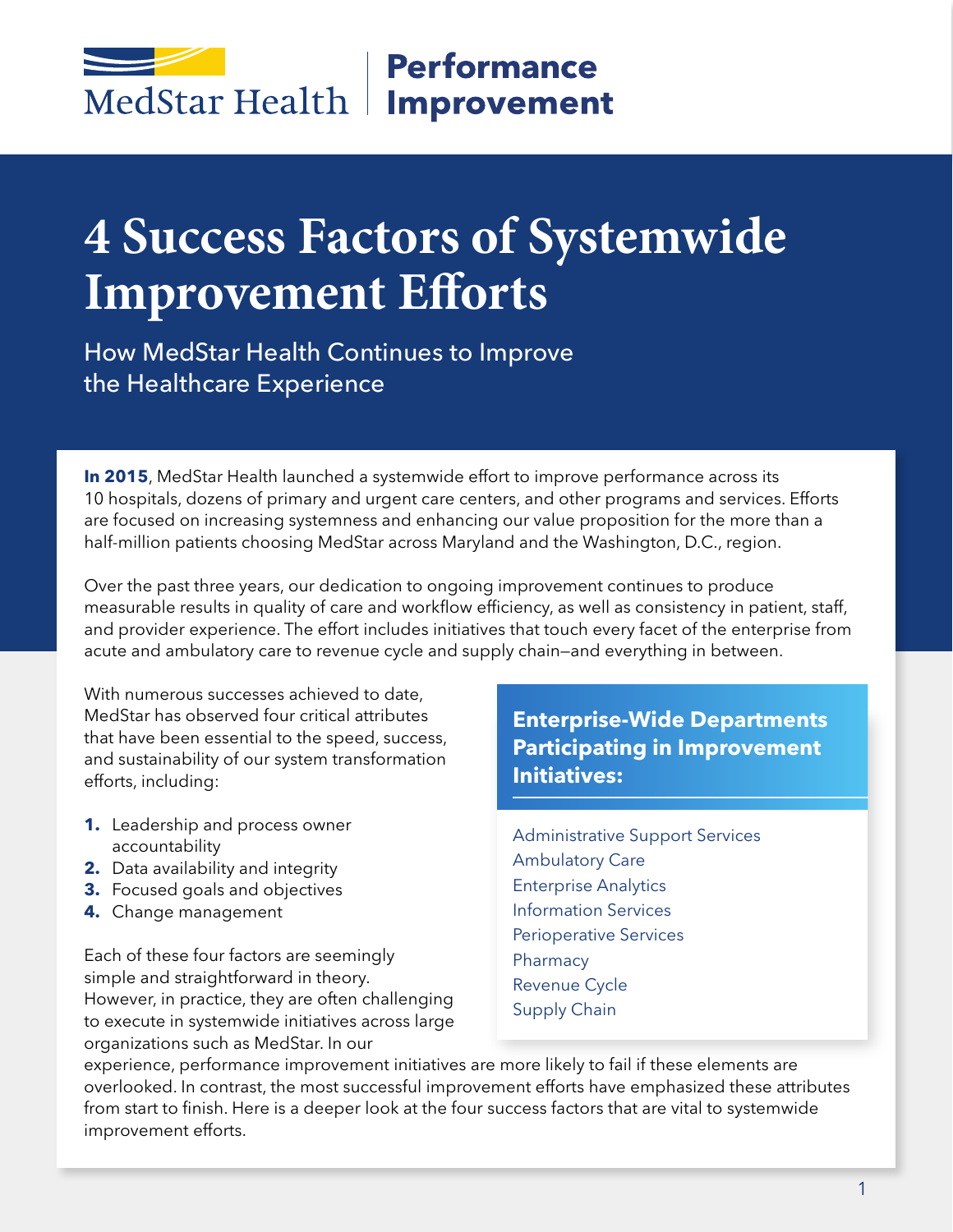### **1. Leadership and Process Owner Accountability**

Active and visible senior leadership is one of the most important factors in any change effort. In fact,

improvement initiatives with significant senior leadership involvement and presence are **5.3 times more likely to be successful** than those with senior leaders who neglect to model changes they're asking their associates to make. In our experience, this has been proven to be true. All successful transformation projects have benefited from the support and engagement of senior leadership.

Projects that reached sustainability also benefited from strong operational process owners, such as leaders with accountability for maintaining and improving new processes and structures that have been established for the system. The importance of process owners is not surprising. But it can be easily overlooked, delaying sustainability of the transformation. Gallup consultants David Leonard and Claude Coltea suggest that **70 percent of change initiatives fail** when the role of frontline managers is shortchanged.

Initial progress can be made without a strong process owner if there is a strong project team. When empowered at the beginning of a project to design and implement a new process or structure, the project team can also do the work of an operational leader. In the absence of a process owner, effective project teams can—and should—fill in the gap of day-to-day work, which can reduce the urgency to hire or appoint a dedicated process owner.

However, without a dedicated operational process owner, progress may be slower and less likely to be sustainable. It may be more difficult to clear barriers during implementation and hold people accountable after process improvement efforts conclude. In our experience, active engagement of both a senior leader and a process owner is critical to long-term success of change efforts.

#### **Leadership in Action**

## **2. Data Availability and Integrity**

MedStar projects that have been most successful in driving rapid, sustainable change have prioritized

building a focused, high-integrity measurement system—one with a few critical metrics and strong data governance.

In 2016, the MedStar's Pharmacy department kicked off efforts to enhance the safety and quality of medication management, improve efficiency, and reduce expenses across the MedStar system. In support of this, a systemwide director of Medication Use Management was hired and tasked with accountability for management and improvement of the new process that was established.

With a single process owner in place, obstacles were easily cleared and the project was completed on time. The new process continues to establish medication use guidelines and achieve savings targets a year after the project team disengaged.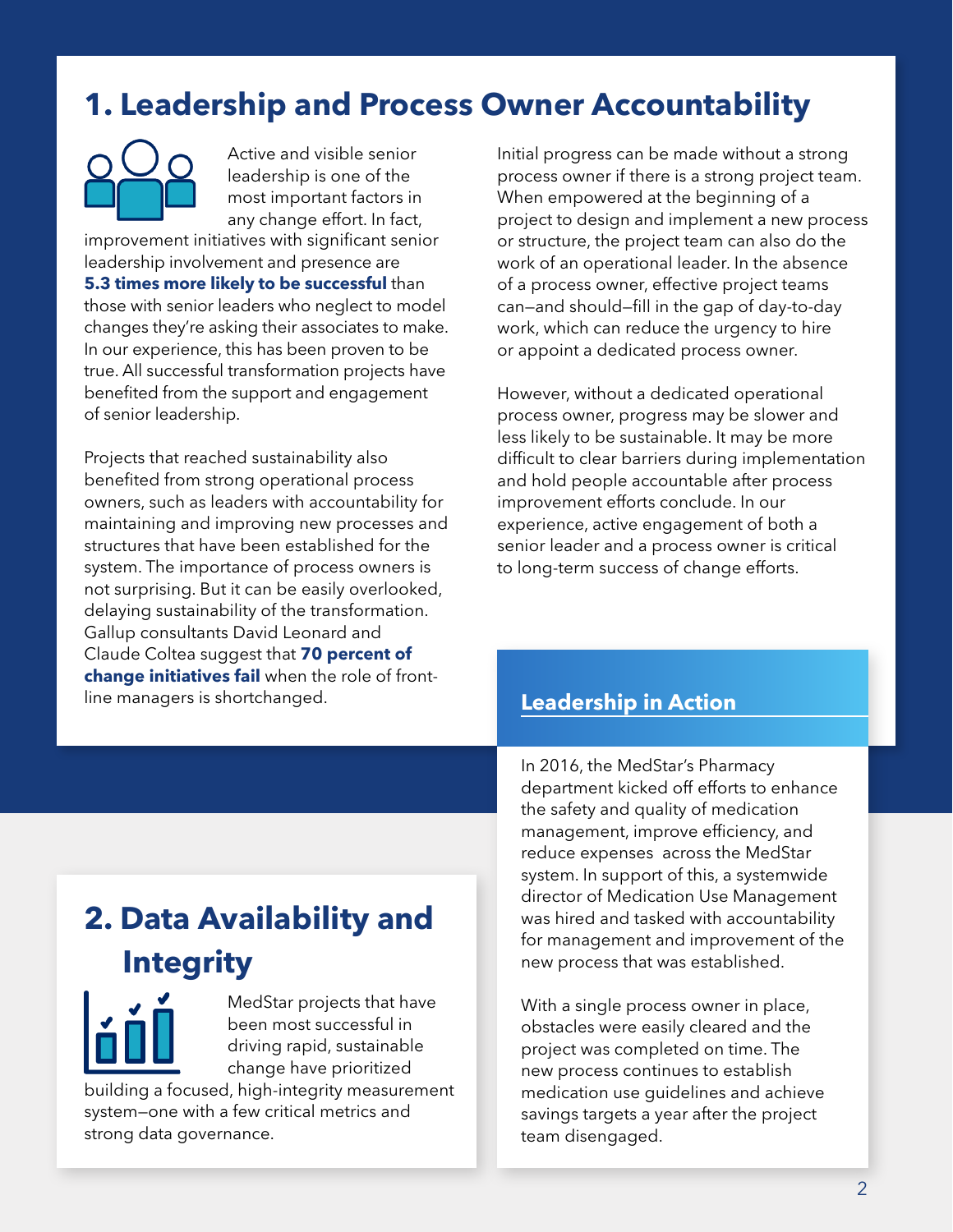In our experience, effective measurement systems include:

**An outcome metric linked to the goal of the project** (e.g., operating room utilization)

#### **AND**

#### **Process measures providing insight into performance drivers of the outcome metric** (e.g., operating room turnaround time)

It can be challenging to define a focused measurement system with a few critical metrics. And, at large organizations like MedStar, it can be time consuming to build, given the disparate data sources used across the enterprise. However, it can be done, and it must be prioritized to achieve a return on investment in any improvement effort. There are no projects without a focused measurement system at MedStar have made it to completion and sustainability.

#### **Aligning Focused Goals With an Effective Measurement System**

In 2017, our Perioperative Service Line recognized an opportunity to standardize performance metrics across nine acutecare hospitals. Success can be attributed to greater visibility into performance metrics, as the Perioperative governing body is now able to regularly monitor data trends and make data-driven decisions that are helping to improve efficiency, patient flow, associate engagement, and quality of care.

Focusing solely on operating room utilization, the data quickly revealed opportunities to improve the rate at which operating rooms are filled by patients. With a baseline of 58 percent utilization, the data uncovered that the hospital operating rooms had higher capacity than demand.

Perioperative Services used the data to inform business decisions, such as improving block scheduling and case posting efficiency. Leadership resisted the temptation to expand focus until targets were achieved. As a result, operating room utilization increased to an average of 62 percent to date.

### **3. Focused Goals and Objectives**



Focused goals and objectives go hand-in-hand with an effective measurement system. In fact, the most impactful projects at MedStar have goals that can be distilled to a measurable outcome. Given the multitude of pressures facing MedStar leadership, this is often a challenging endeavor. However, senior leadership and

process owners must practice discipline to maintain laser focus on achieving that measurable outcome and resist the temptation to expand scope prematurely, prior to meeting original targets.

Often times, leaders undertake too many goals at once rather than emphasizing one clear focus. When this happens, the scope of a project grows too large or complex too soon and can spiral out of control. Several MedStar projects have fallen prey to *scope creep*, which significantly hampers progress.